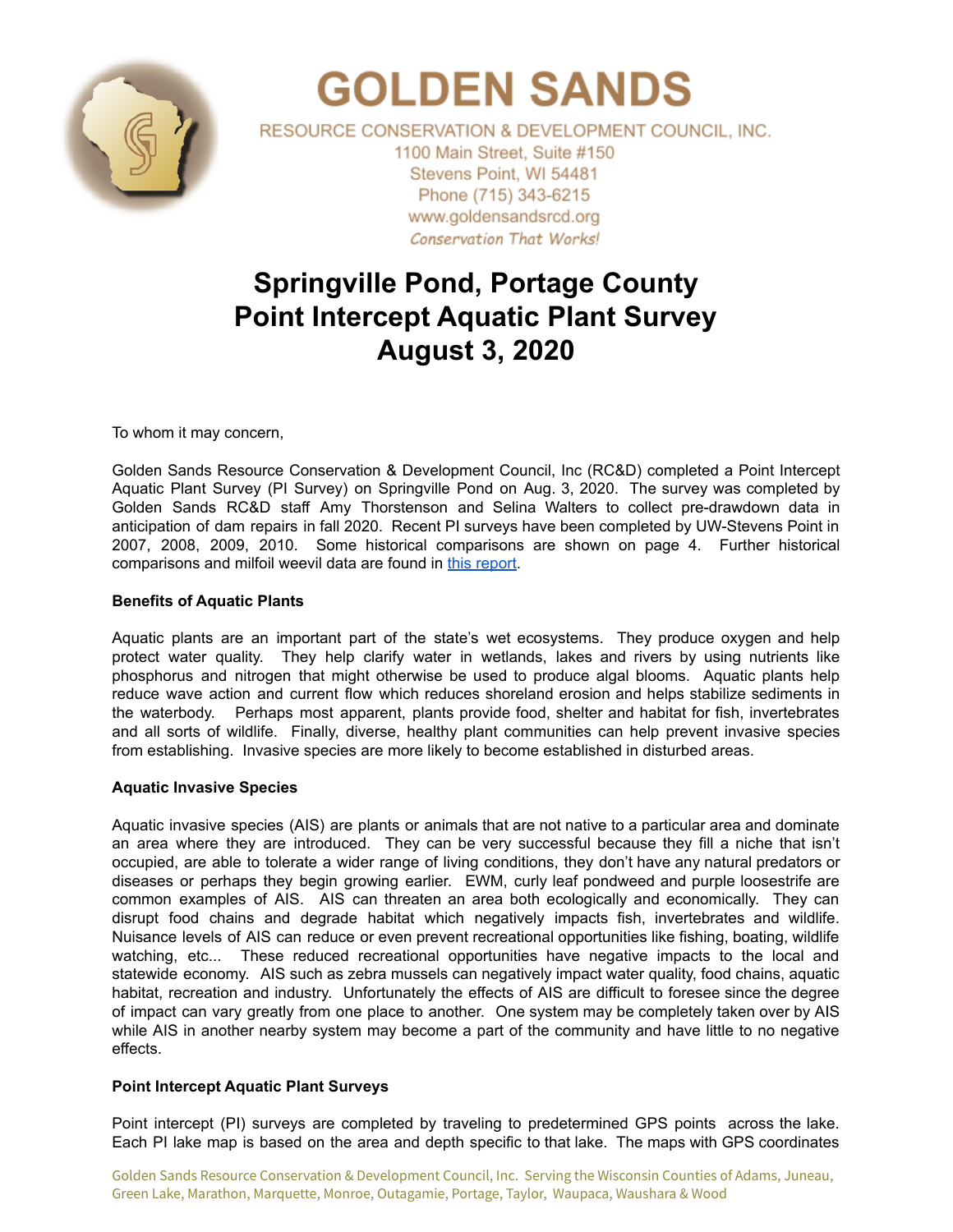are obtained through the WDNR. Springville Pond contains 96 sample points. Using a GPS, staff traveled by kayak to each of the GPS points. At each point a two-sided rake was used to sample roughly a one foot area of the lake bottom. Sediment type (sand, rock or Illustration of muck), water depth in half foot increments and the aquatic plant community was Rake Fullness recorded. Once the rake is brought to the surface the amount of plant material on the Rating rake is assessed and recorded. The overall fullness of plants on the rake is rated a one, two or three (see illustration to the left). Then the individual species are ranked using one, two or three. All data is recorded on the PI worksheet. Plants seen within six feet of the sample point are recorded as a "visual". (Figure 1 shows a map with survey points and EWM and CLP locations.) Other plants seen on the lake are recorded as a "boat survey". To learn more about PI sampling methods and how data is collected please visit:

#### <http://www.uwsp.edu/cnr-ap/UWEXLakes/Documents/ecology/Aquatic%20Plants/PL-Protocol-2010.pdf>

*Frequency of occurrence* is the percentage of time a species is found out of the total number of points sampled. Not all sample points are capable of supporting plant growth. *Littoral frequency of occurrence* is how often a species is found out of the total number of points that support plant growth. (Shown in Table 1) The deepest depth where plant growth is found is called *maximum depth of plant growth*. *Species richness* is the total number of different species found on the rake while sampling points. *Floristic Quality Index (FQI)* is the ranking of the plants in the lake that compares to an undisturbed lake. The higher the FQI the closer the plant community is to that of an undisturbed system. Approximately 250 lakes across Wisconsin are used to calculate the statewide and ecoregion averages for comparison. Table 2 summarizes the lake's littoral frequency of occurrence, maximum depth of plant growth, species richness and FQI.

It should be noted that plant species may differ from year to year on the following Table 1. GPS coordinates are accurate only within twenty feet and plant communities can shift. Table 1 represents only those species which were detected on the rake during the survey.

#### Table 1: **Species Present**

% Littoral frequency of occurrence: This is calculated by taking the total number of times a species is recorded divided by the total number of points in the lake where plant growth is possible.

| * | means a non-native species, potentially invasive. |  |
|---|---------------------------------------------------|--|
|   |                                                   |  |

| <b>Common Name</b>     | <b>Scientific Name</b>    | Plant type: floating leaf,<br>free floating, submergent,<br>emergent | % Littoral<br><b>Frequency of</b><br><b>Occurrence</b> |
|------------------------|---------------------------|----------------------------------------------------------------------|--------------------------------------------------------|
| Eurasian watermilfoil* | Myriophyllum spicatum*    | submergent                                                           | 16.67                                                  |
| Curly leaf pondweed*   | Potamogeton crispus*      | submergent                                                           | 2.08                                                   |
| Coontail               | Ceratophyllum demersum    | submergent                                                           | 16.67                                                  |
| Common waterweed       | Elodea canadensis         | submergent                                                           | 21.88                                                  |
| Small duckweed         | Lemna minor               | free floating                                                        | 9.38                                                   |
| Reed canary grass*     | Phalaris arundinacea*     | emergent                                                             | Visual                                                 |
| Illinois pondweed      | Potamogeton illinoensis   | submergent                                                           | 8.33                                                   |
| Small pondweed         | Potamogeton pusillus      | submergent                                                           | 1.04                                                   |
| Flat-stem pondweed     | Potamogeton zosteriformis | submergent                                                           | 1.04                                                   |
| White water crowfoot   | Ranunculus aquatilis      | submergent                                                           | 2.08                                                   |

Golden Sands Resource Conservation & Development Council, Inc. Serving the Wisconsin Counties of Adams, Juneau, Green Lake, Marathon, Marquette, Monroe, Outagamie, Portage, Taylor, Waupaca, Waushara & Wood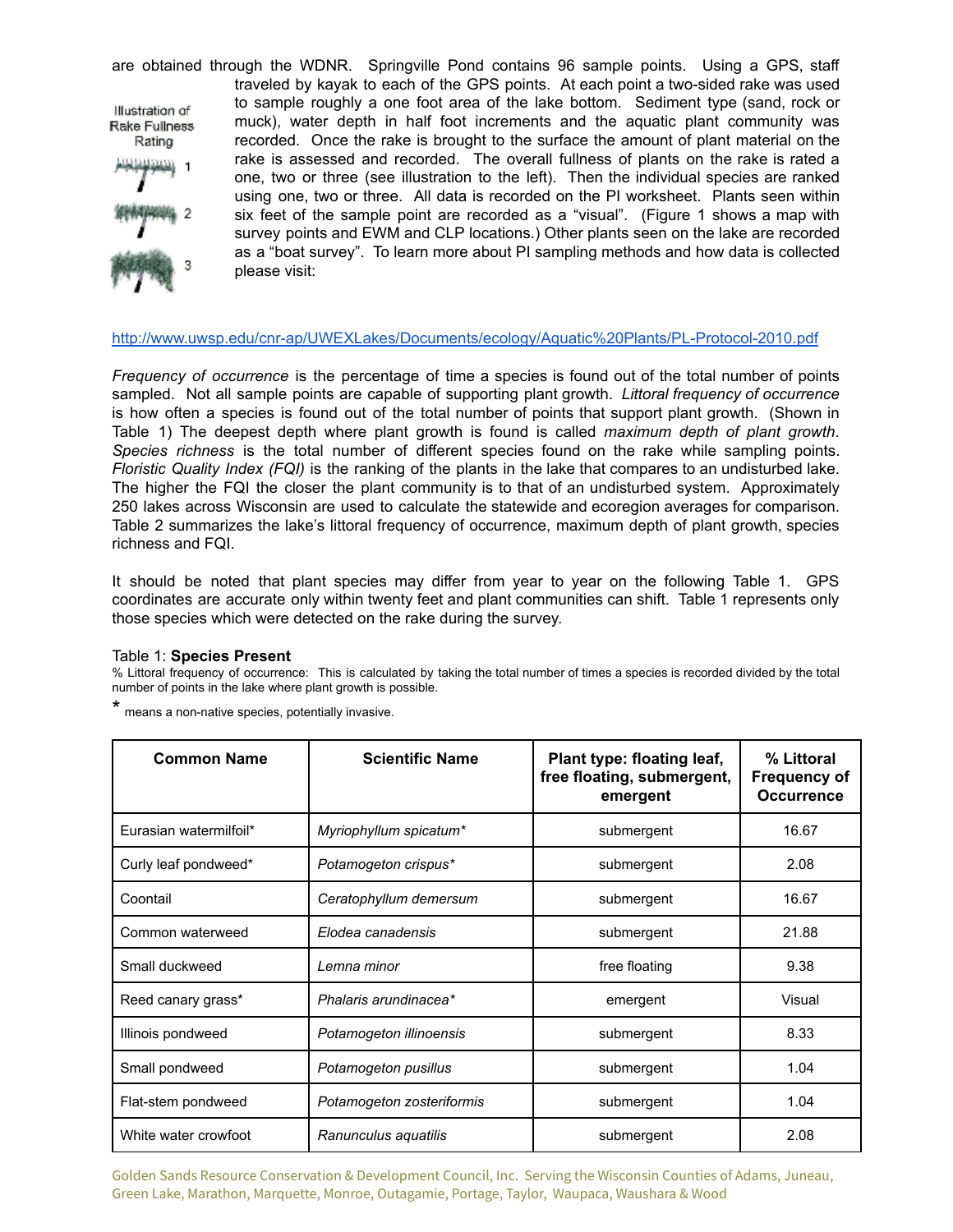| Sago pondweed                        | Stuckenia pectinata    | submergent    | 8.33   |  |
|--------------------------------------|------------------------|---------------|--------|--|
| Vallisneria americana<br>Wild celery |                        | submergent    | Visual |  |
| Horned pondweed                      | Zannichellia palustris | submergent    | 1.04   |  |
| Filamentous algae                    |                        | free floating | 20.83  |  |
| Watermeal                            | Wolffia Sp             | free floating | 3.12   |  |

Table 2: **Lake Survey Summary** (filamentous algae and visuals are not included in species richness)

|                                      | Lake  | <b>Statewide Average</b> | <b>North Central Hardwoods</b><br><b>Forests Ecoregion Average</b> |
|--------------------------------------|-------|--------------------------|--------------------------------------------------------------------|
| Littoral Frequency of Occurrence (%) | 59.38 | 74.3                     | 76.0                                                               |
| Maximum Depth of Plant Growth        | 9.5   | 15.3                     | 15.9                                                               |
| Species Richness (including visuals) | 12    | 16.8                     | 16.2                                                               |
| Floristic Quality Index (FQI)        | 15.7  | 24.1                     | 23.3                                                               |

Figure 1: **EWM and CLP Sites. The map below shows locations where EWM and CLP were found on the rake during sampling and observed as visuals.**



Golden Sands Resource Conservation & Development Council, Inc. Serving the Wisconsin Counties of Adams, Juneau, Green Lake, Marathon, Marquette, Monroe, Outagamie, Portage, Taylor, Waupaca, Waushara & Wood